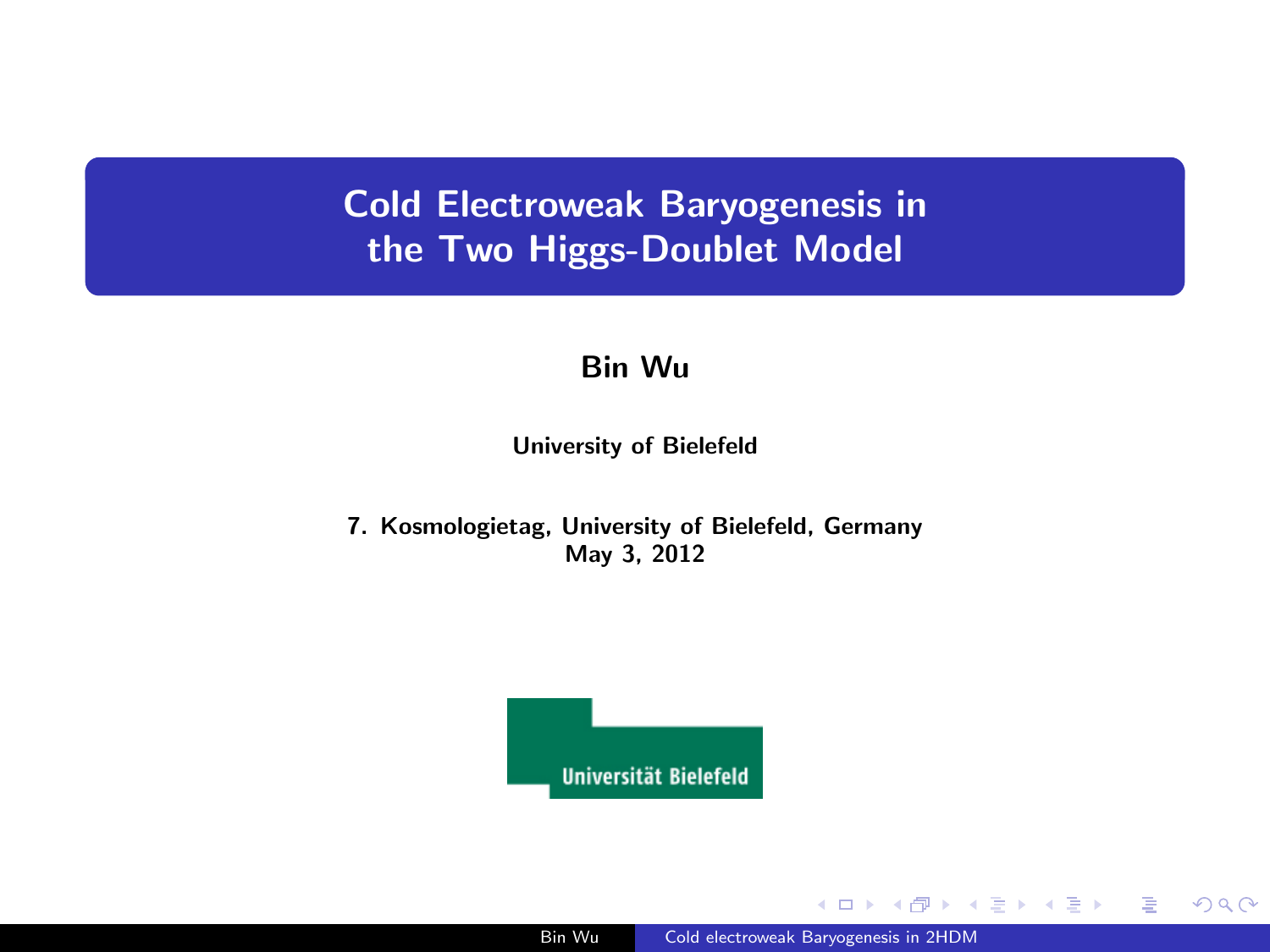This talk is based on:

Anders Tranberg and Bin Wu "Cold Electroweak Baryogenesis in the Two Higgs-Doublet Model", [arXiv:1203.5012].



 $4.171 +$ 

 $\sim$ 

K 등 > K 등 > ...

<span id="page-1-0"></span> $E = \Omega Q$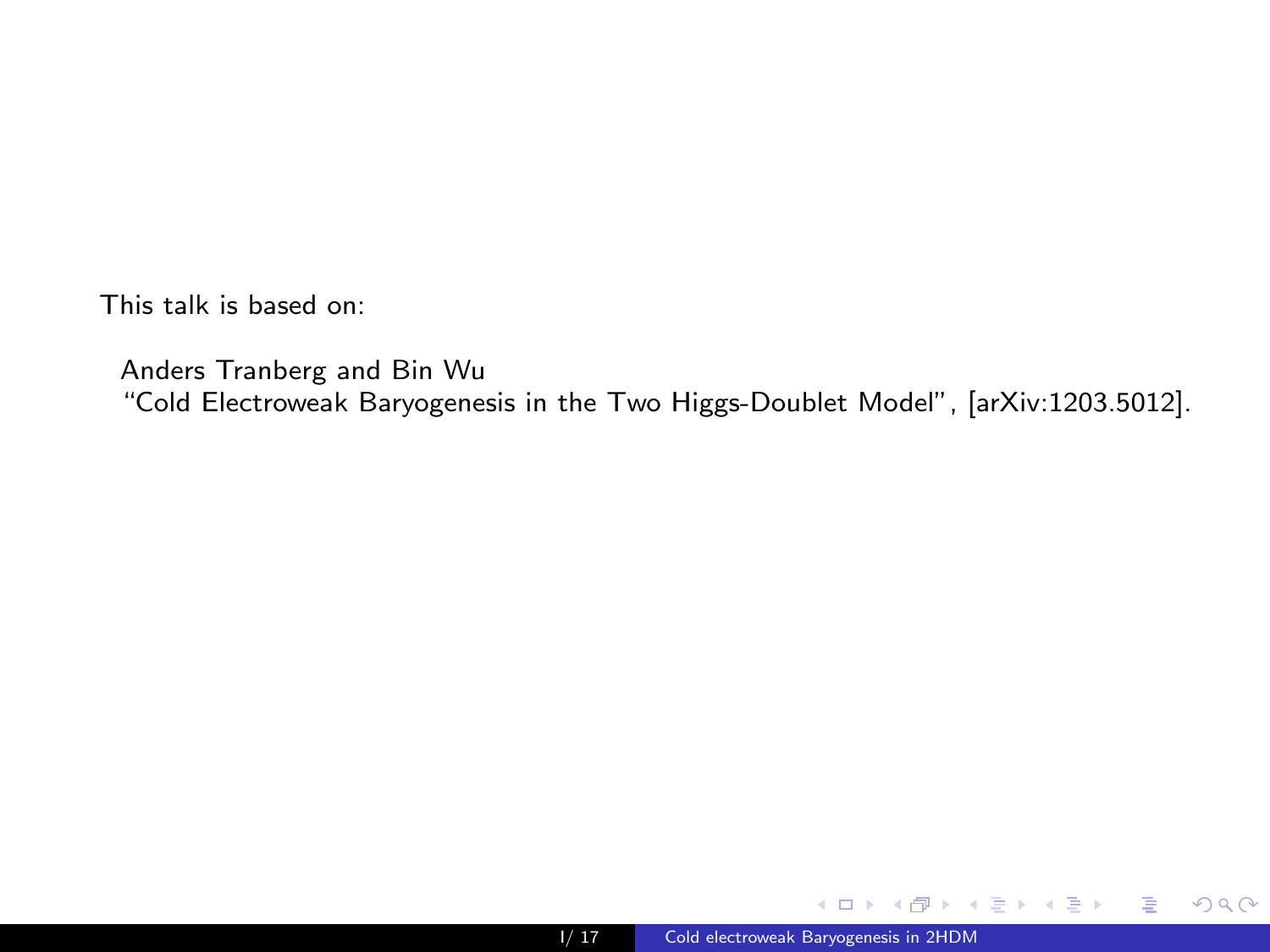## **Outline**

- **1** Cold electroweak baryogenesis
- <sup>2</sup> Simulation in the 2HDM
	- <sup>1</sup> A bosonic model in the 2HDM
	- <sup>2</sup> Baryon number violation: anomaly
	- **3** C and CP violation
	- **4** Departure from thermal equilibrium: spinodal transition
	- **6** Additional requirement: P violation
- **3** Results
- **4** Conclusions

 $\leftarrow$   $\Box$ 

- K 영어 K 영어 H

 $\equiv$   $\Omega$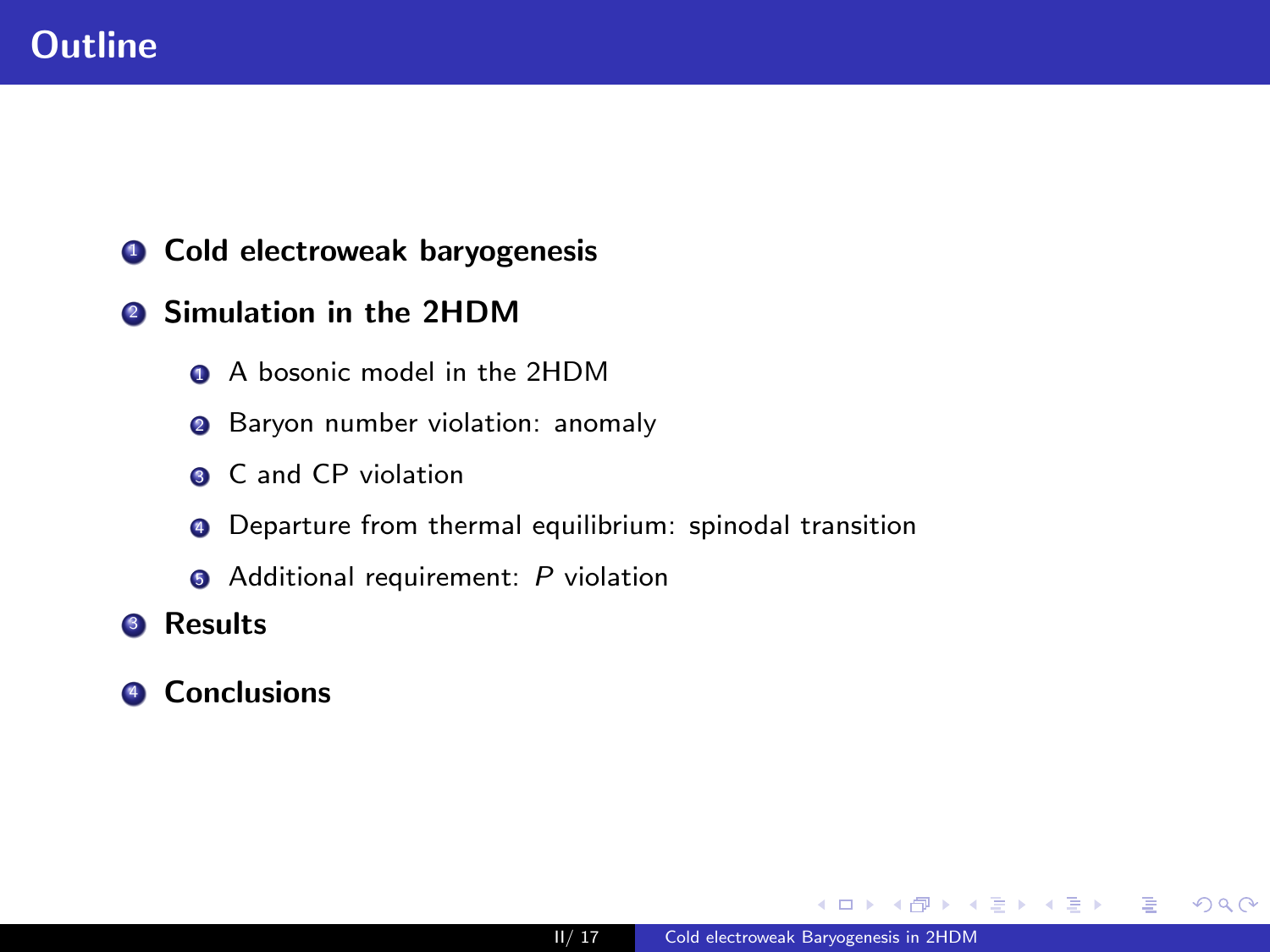- **Strong evidence for BAU**
- Useful quantity

$$
\eta = \frac{n_B - n_{\bar{B}}}{n_{\gamma}} = 7.04 \frac{n_B - n_{\bar{B}}}{s}
$$

**• Big Bang Nucleosynthesis** 

CMB

 $5.1 \leq \eta \times 10^{10} \leq 6.5$ (95% CL)

 $\eta = 6.23 \pm 0.17 \times 10^{-10}$ 

→ 御き → 君き → 君き → 日 → のなの

A recent review, see, PDG(http://pdg.lbl.gov/2011/reviews/rpp2011-rev-bbang-nucleosynthesis.pdf).

4 m k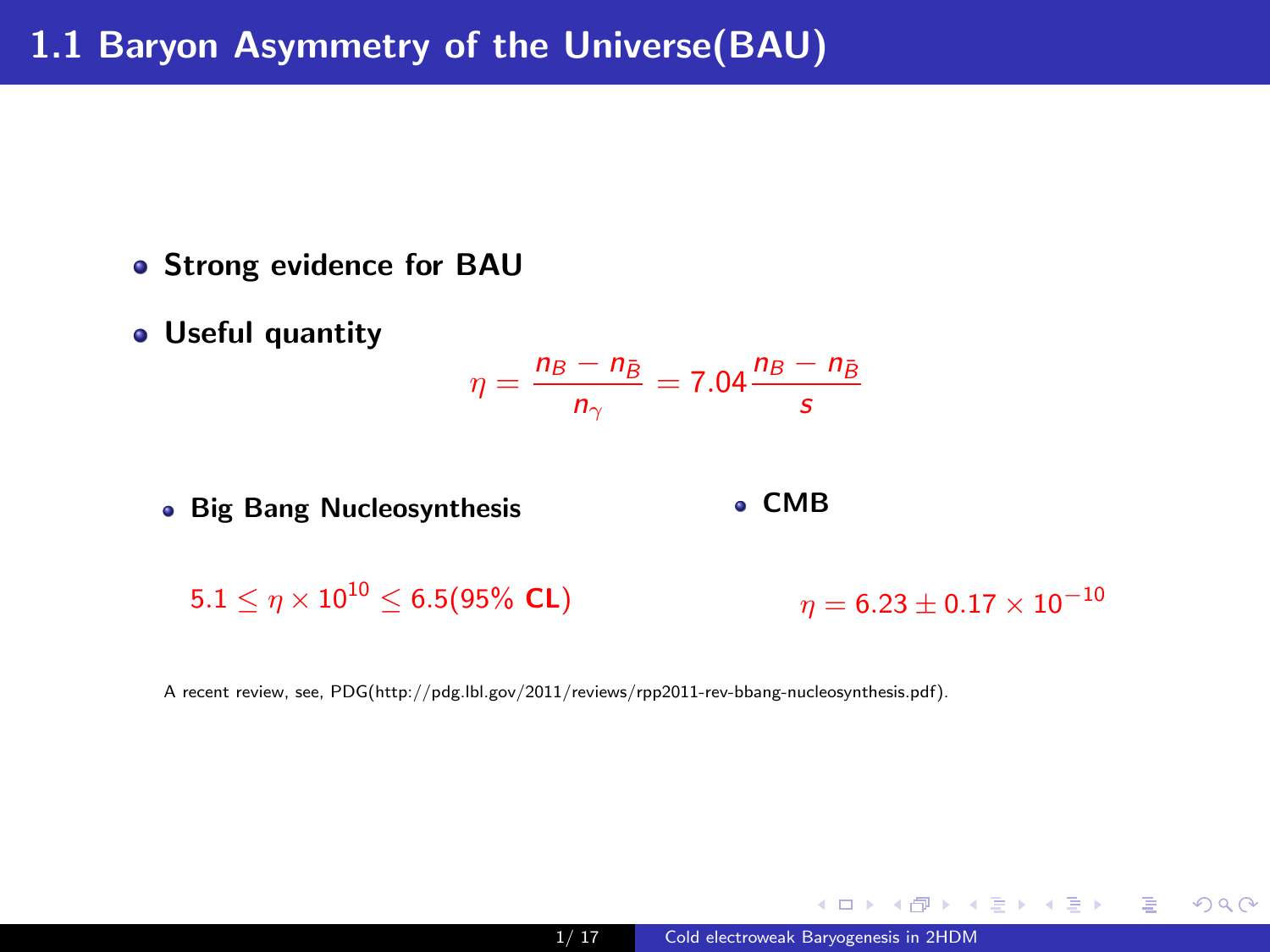





To understand BAU

From an initially baryon symmetric universe after, say, an inflationary stage

- Sakharov's conditions
	- **4** Baryon number violation

- K 영어 K 영어 H

造り  $QQ$ 

- <sup>2</sup> C and CP violation
- **3** Departure from equilibrium

4 何 ト

 $-10.5$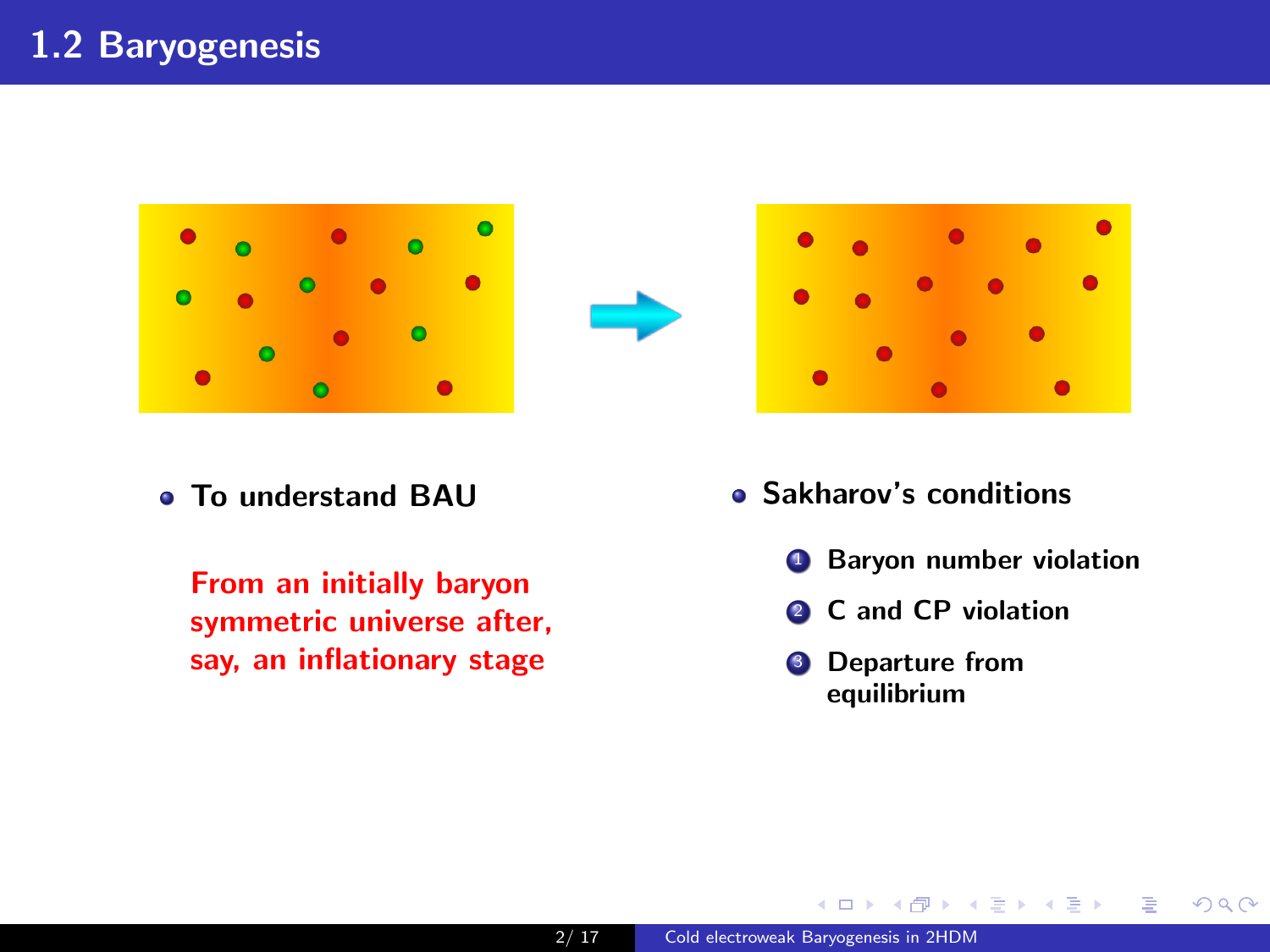Basic idea:

**1** Inflation with reheating below the electroweak scale

**2** Cold state with bosonic fields misplaced from equilibrium vacuum values

**3** Reheating:  $T_{th} < T_c \sim 100$  GeV

**4 Standard Big Bang: BBN etc...** 

The baryon asymmetry is generated between steps 2 and 3  $H \sim 10^{-5}$  eV  $\Rightarrow$  The expansion of the universe is negligible

L. M. Krauss and M. Trodden, Phys. Rev. Lett. 83 (1999) 1502 [arXiv:hep-ph/9902420].

J. Garcia-Bellido, D. Y. Grigoriev, A. Kusenko and M. E. Shaposhnikov, Phys. Rev. D 60 (1999) 123504 [arXiv:hep-ph/9902449].

K ロ ▶ K @ ▶ K 할 ▶ K 할 ▶ → 할 → 9 Q @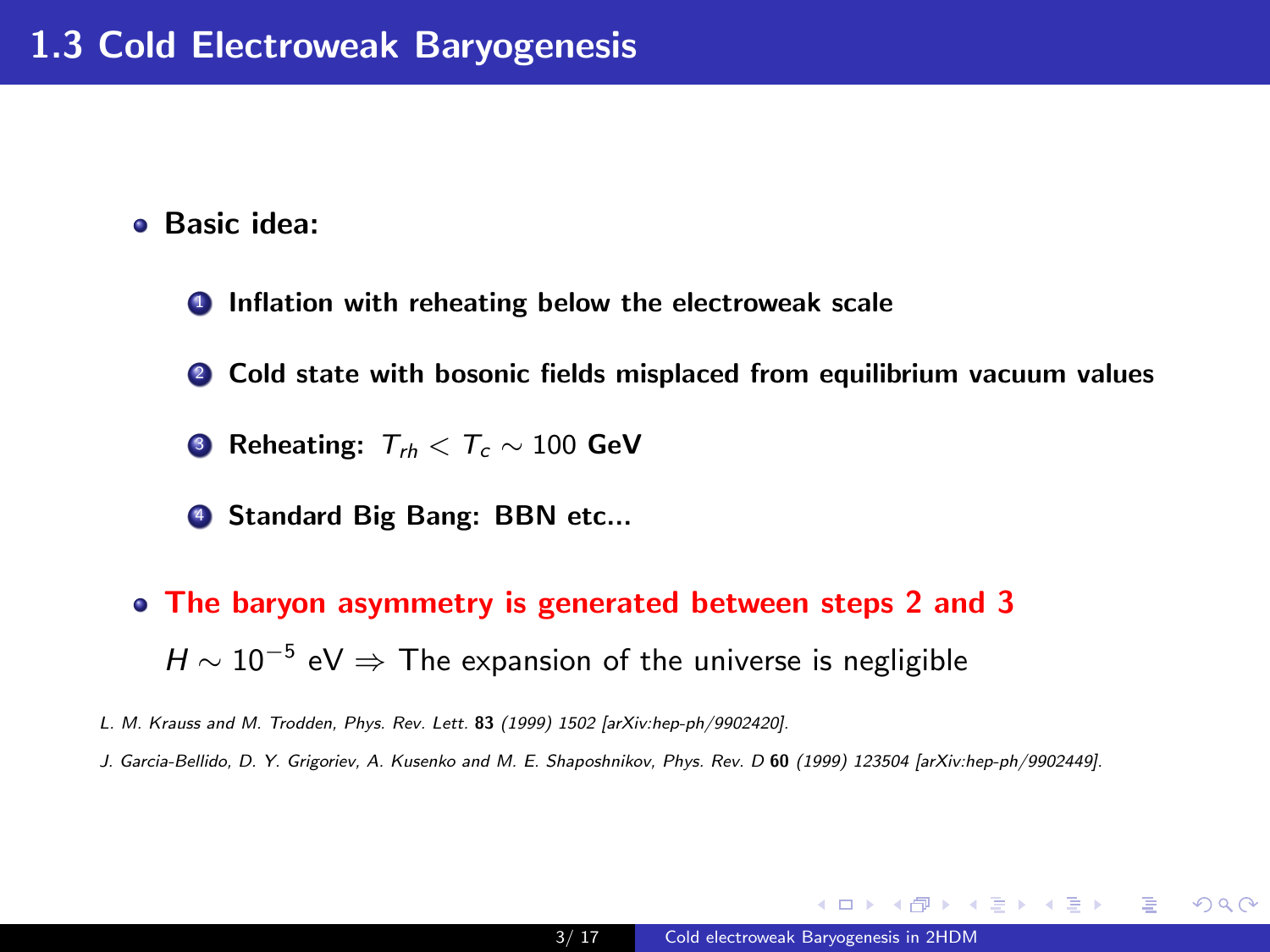### 2.1.1 A bosonic model in the 2HDM

• The action: one more  $SU(2)$  doublet with hypercharge  $+1$ 

$$
S = -\int d^4x \qquad \left[ \frac{1}{2g^2} \text{Tr} \, F^{\mu\nu} F_{\mu\nu} + (D^{\mu} \phi_1)^{\dagger} D_{\mu} \phi_1 + (D^{\mu} \phi_2)^{\dagger} D_{\mu} \phi_2 + V(\phi_1, \phi_2) \right. \\ + S_{\mathcal{C}/P} \bigg],
$$

where  $V(\phi_1, \phi_2)$  is the Higgs potential and  $S_{C/P}$  is a higher dimensional P violating term.

- Gauge choice:  $A_0 = 0$
- One vacuum

$$
A^{\mu}=0, \qquad \phi_1=\left(\begin{array}{c} 0\\ \frac{v_1}{\sqrt{2}}e^{i\theta} \end{array}\right), \qquad \phi_2=\left(\begin{array}{c} 0\\ \frac{v_2}{\sqrt{2}} \end{array}\right)
$$

 $-10.5$ 

K個→ K目→ K目→ (目) のQC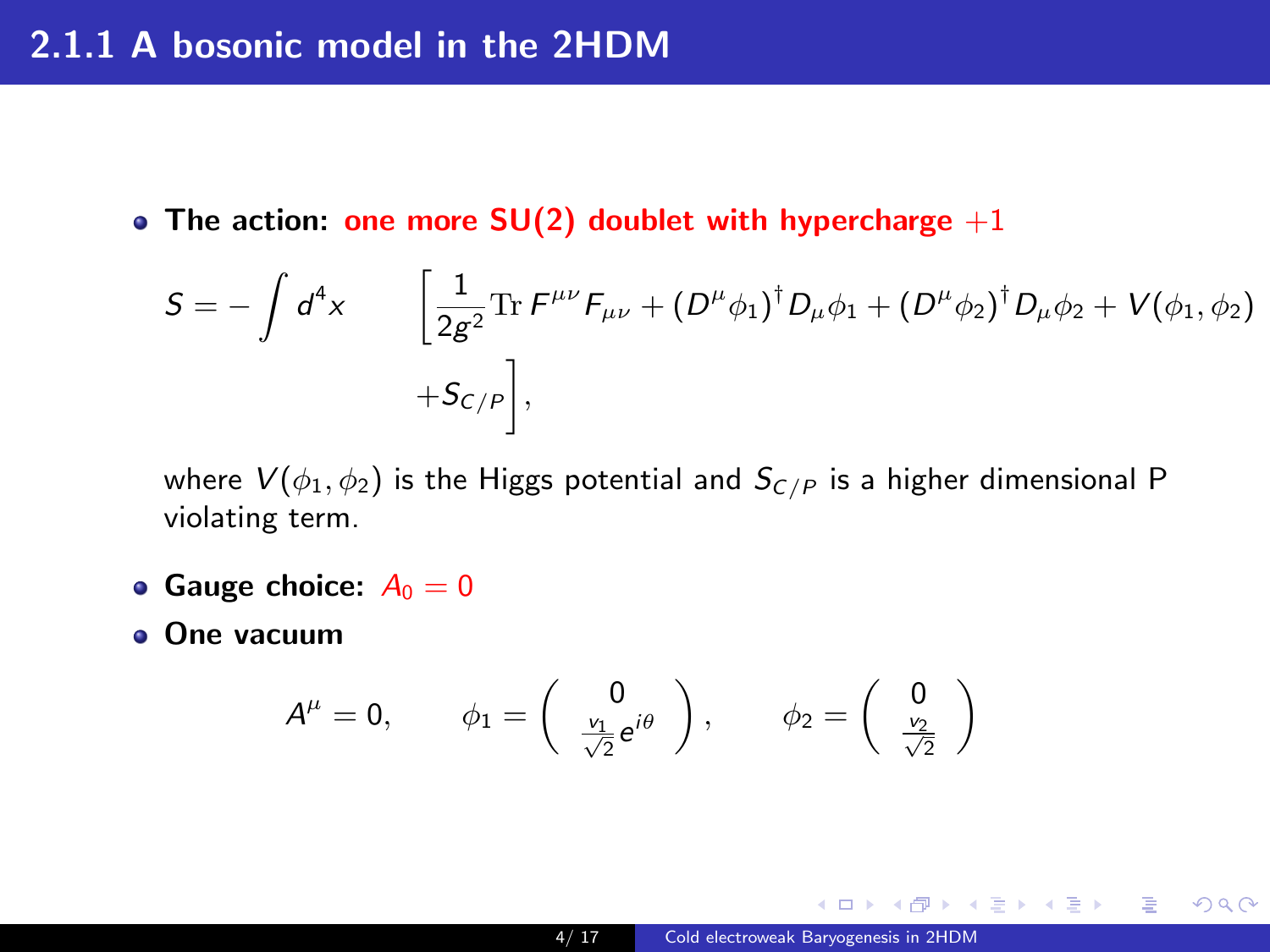## 2.1.1 A bosonic model in the 2HDM

- The topological vacuum structure
	- Define

$$
\hat{\Phi}_a = \frac{\Phi_a}{\sqrt{\det \Phi_a}}
$$

where

$$
\Phi_a = \left(\begin{array}{cc} \phi_{a1} & -\phi_{a2}^* \\ \phi_{a2} & \phi_{a1}^* \end{array}\right) = \left(\phi_a, -i\sigma^2\phi_a^*\right)
$$

with  $\phi_a=(\phi_{a1},\phi_{i2})^{\mathsf{T}}$  and  $a=1,2$ 

The vacuum

$$
A^\mu=0, \hat{\Phi}_1=\hat{\Phi}_2=\left(\begin{array}{cc}0&-1\\1&0\end{array}\right)
$$

Gauge transformation

$$
A_{\mu} \rightarrow -\frac{1}{ig} \partial_{\mu} U U^{\dagger} \text{ and } \hat{\Phi}_{i} \rightarrow U \hat{\Phi}_{i}
$$

with  $U(\vec{x}) \in SU(2)$ .

4 m k

→ 個 ▶ → ミ ▶ → ミ ▶ │ ミ │ つんぺ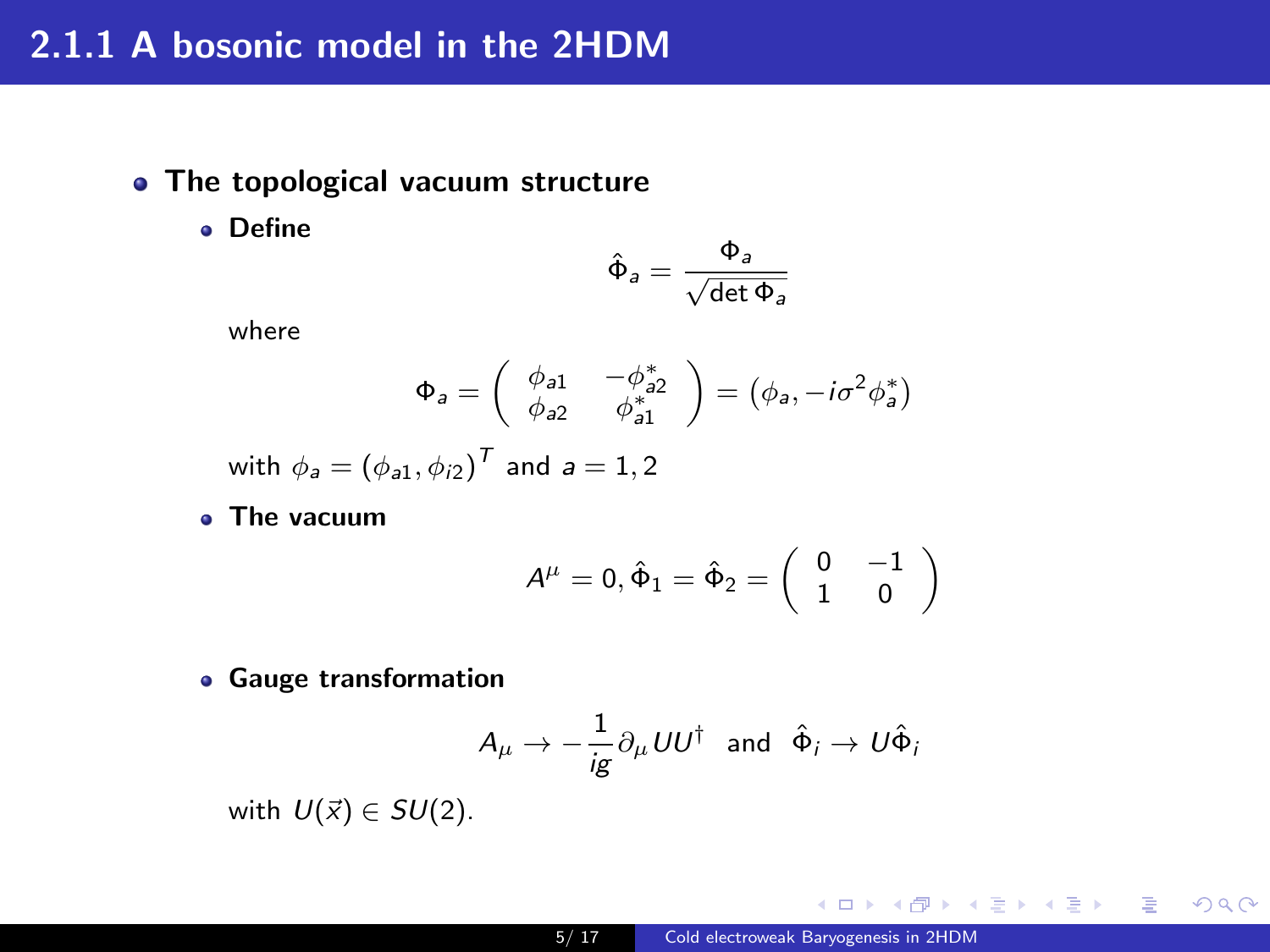## 2.1.1 A bosonic model in the 2HDM



- Assuming  $U(\vec{x} \to \infty) = 1$ 
	- Mapping

$$
U:\mathcal{R}^3\to S^3\to SU(2)
$$

Divided into inequivalent homotopic classes

$$
n=0,\pm 1,...
$$

 $\leftarrow$   $\Box$ 

K 등 > IK 등 >

E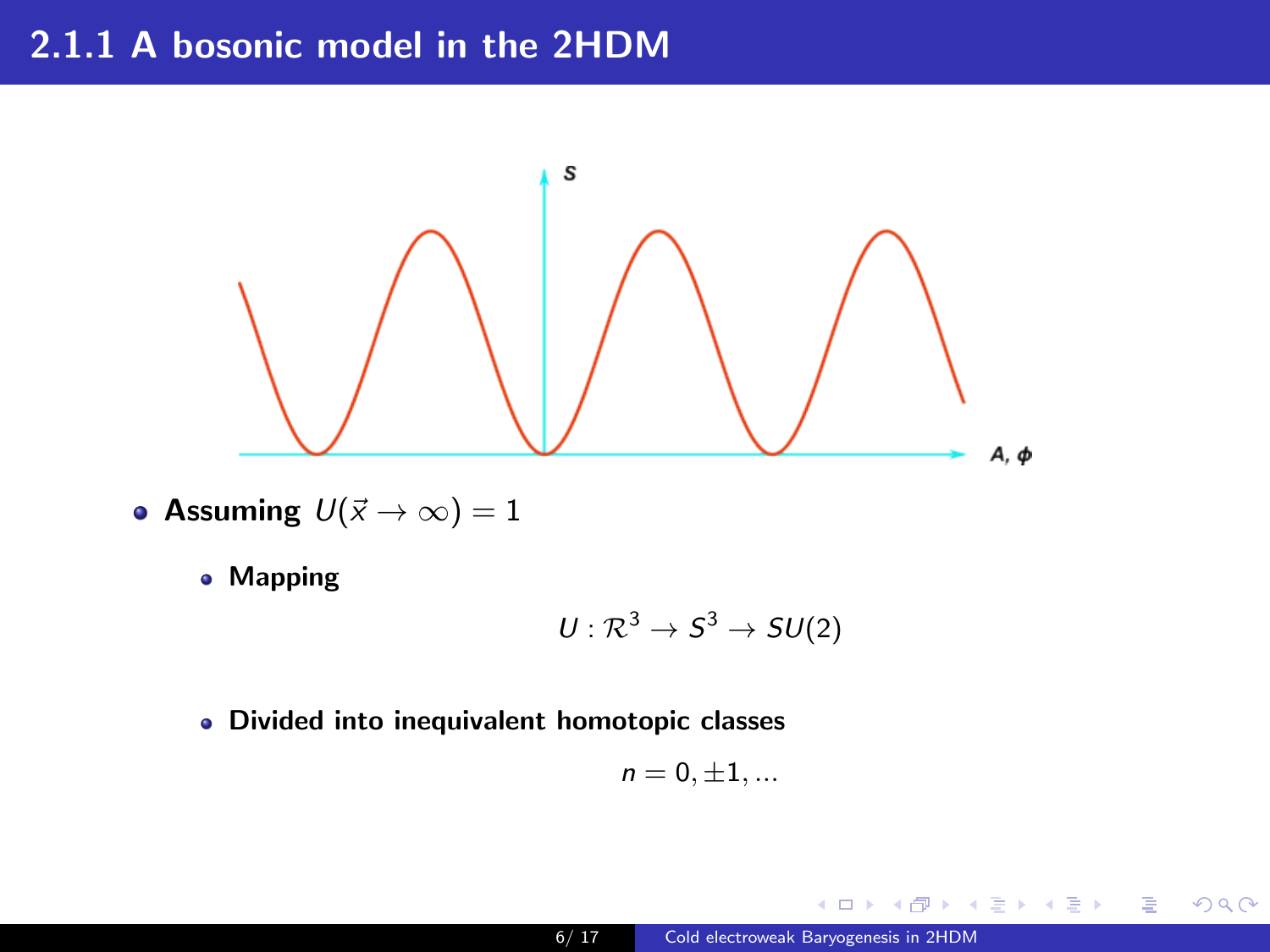Higgs' winding numbers

$$
N_{Ha} = -\frac{1}{24\pi^2} \int d^3x \epsilon_{ijk} \text{Tr} \left[ \partial_i \hat{\Phi}_a \hat{\Phi}_a^{\dagger} \partial_j \hat{\Phi}_a \hat{\Phi}_a^{\dagger} \partial_k \hat{\Phi}_a \hat{\Phi}_a^{\dagger} \right]
$$

The Chern-Simons number

$$
N_{CS} = \frac{g^2}{16\pi^2} \int d^3x \epsilon_{ijk} \mathbf{Tr} \left[ A_i F_{jk} - \frac{2}{3} i g A_i A_j A_k \right]
$$

• In vacuum

$$
N_{H1}=N_{H2}=N_{CS}
$$

Note: under parity  $\vec{x} \rightarrow -\vec{x}$ ,  $N_{Ha} \rightarrow -N_{Ha}$  and  $N_{CS} \rightarrow N_{CS}$ .

 $\leftarrow$ 

御 ▶ ∢ 君 ▶ ④ 君 ▶ ○ 君 │ ◆○ ٩. ⊙ ٩.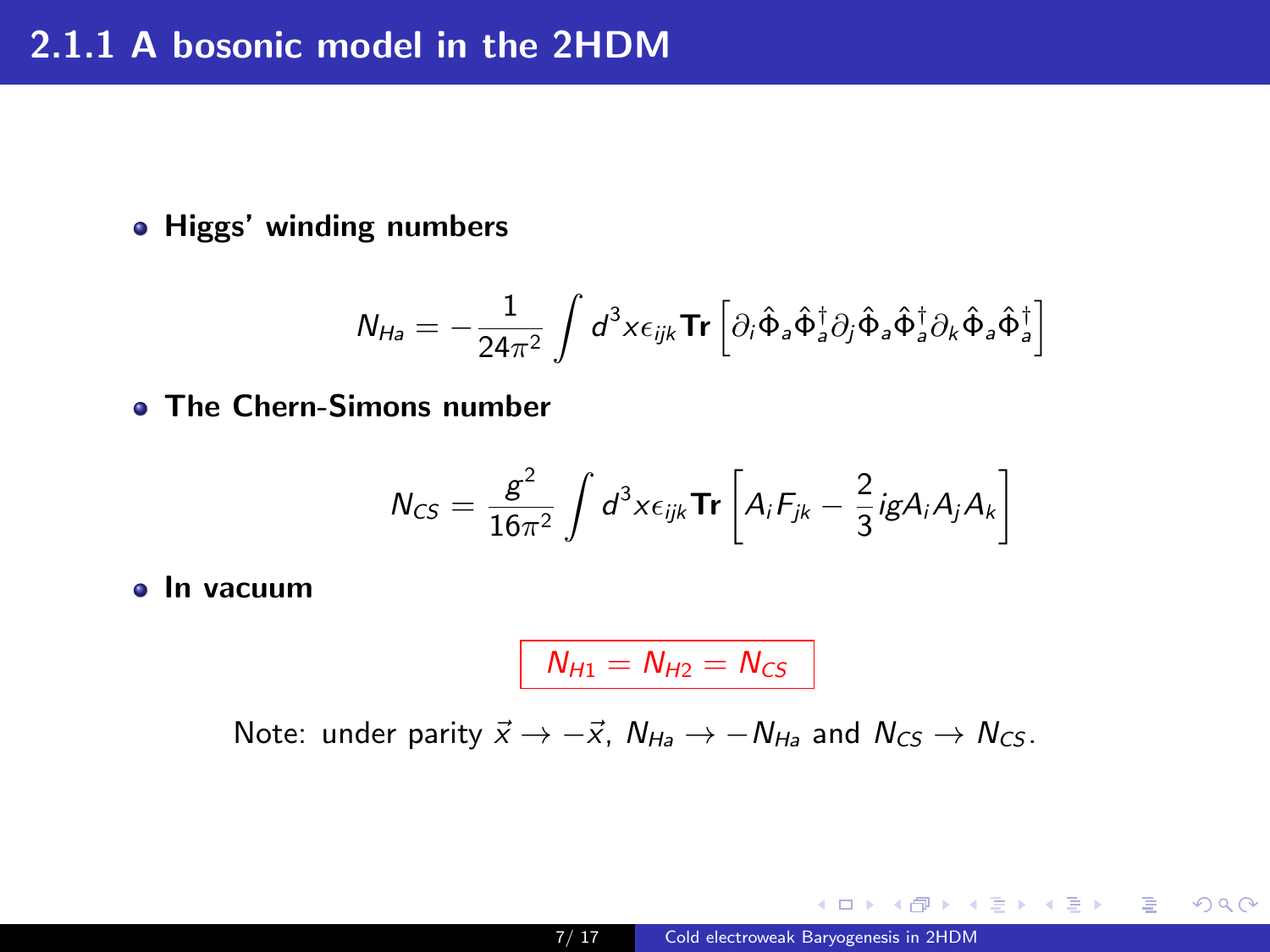#### Numerical setup

• A pair of initial configurations at  $t = t_i$ 

$$
\begin{array}{ccccc}\n\text{(A, } \varphi_1, \varphi_2) & \xrightarrow{\mathbb{C}} & \text{(A, } \varphi_1, \varphi_2)^c & & \varphi_i(t_i, \vec{x}) & \xrightarrow{P} \varphi_i(t_i, -\vec{x}), \vec{A}(t_i, \vec{x}) & \xrightarrow{P} -\vec{A}(t_i, -\vec{x}) \\
& & \downarrow \mathsf{P} & & & \varphi_i(t_i, \vec{x}) & \xrightarrow{P} \varphi_i(t_i, \vec{x}), A_\mu(t_i, \vec{x}) & \xrightarrow{C} -A_\mu^*(t_i, \vec{x})\n\end{array}
$$

**• Ensemble average** 

$$
\bar{\mathcal{O}} = \frac{1}{N_{\mathrm{init}}} \sum_i \mathcal{O}(\{\phi_i\})
$$

where

$$
\mathcal{O}(\{\phi_i\}) = \frac{1}{4} \left[ \mathcal{O}(\phi_i) + \mathcal{O}(\phi_i^C) + \mathcal{O}(\phi_i^P) + \mathcal{O}(\phi_i^{CP}) \right].
$$

• Example:  $O = N_{CS}$ 

 $-10.5$ 

K個→ K 君→ K 君→ 〈君〉 ◆O Q ⊙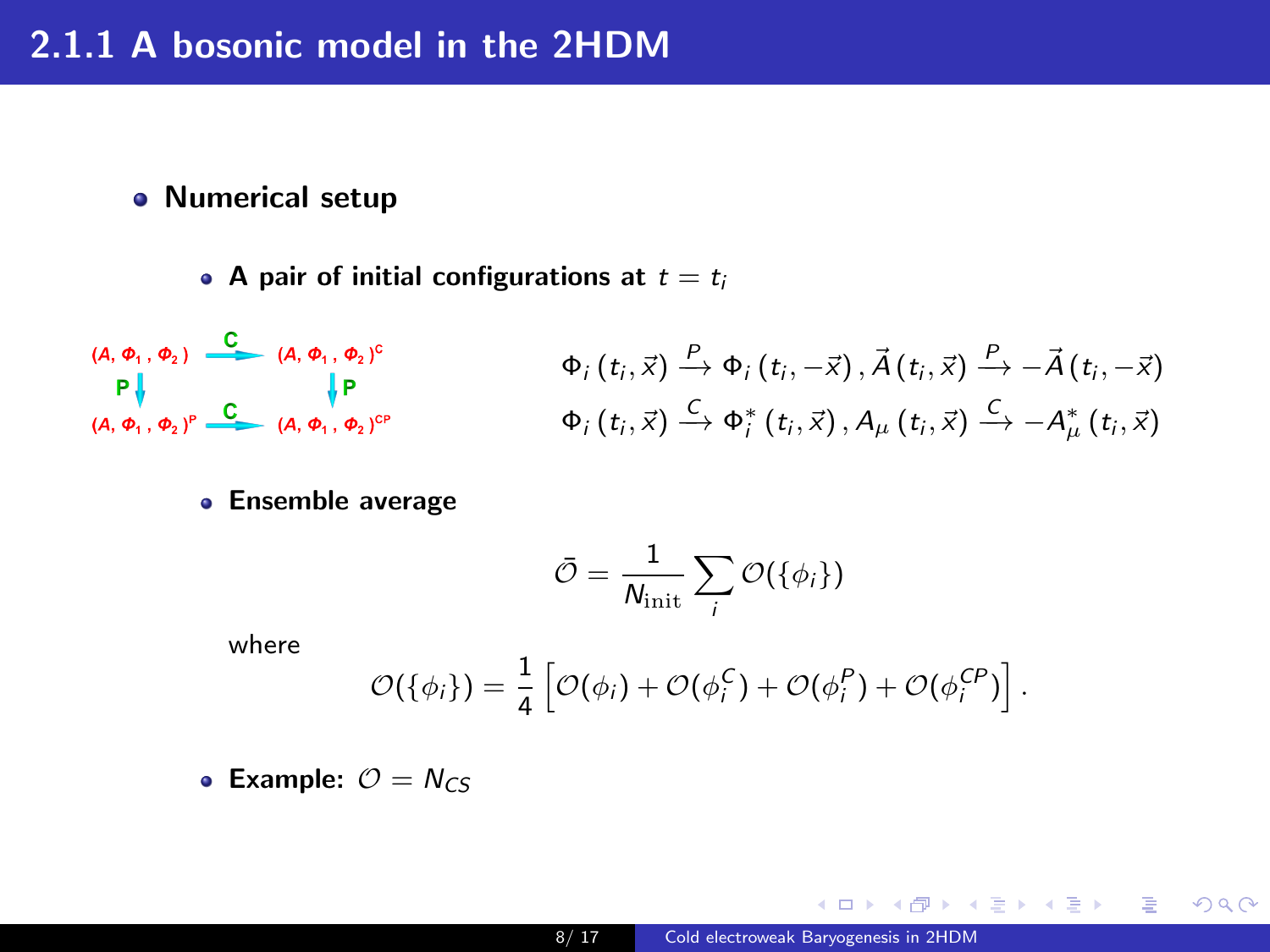• In the 2HDM as well as in the Standard Model

$$
\partial_{\mu}J_{B}^{\mu}=\partial_{\mu}J_{L}^{\mu}=\frac{3}{32\pi^{2}}\left(g^{2}\mathit{F}^{a}\cdot\tilde{\mathit{F}}^{a}\right)
$$

where

$$
\tilde{F}^{\mu\nu} = \frac{1}{2} \epsilon^{\mu\nu\alpha\beta} F_{\alpha\beta},
$$
  

$$
F_{\mu\nu} = \partial_{\mu} A_{\nu} - \partial_{\nu} A_{\mu} + i g [A_{\mu}, A_{\nu}],
$$

and  $A_\mu$  is the gauge fields of  $SU(2)$ .

• The baryon number generated at time  $t$ 

$$
\Delta B(t)=\frac{3g^2}{32\pi^2}\int d^4x F^a\cdot \tilde{F}^a=3[N_{CS}(t)-N_{CS}(0)]\,,
$$

where  $N_{CS}$  is the Chern-Simons number in the  $SU(2)$  gauge fields.

御き メミメ メミメン 毛の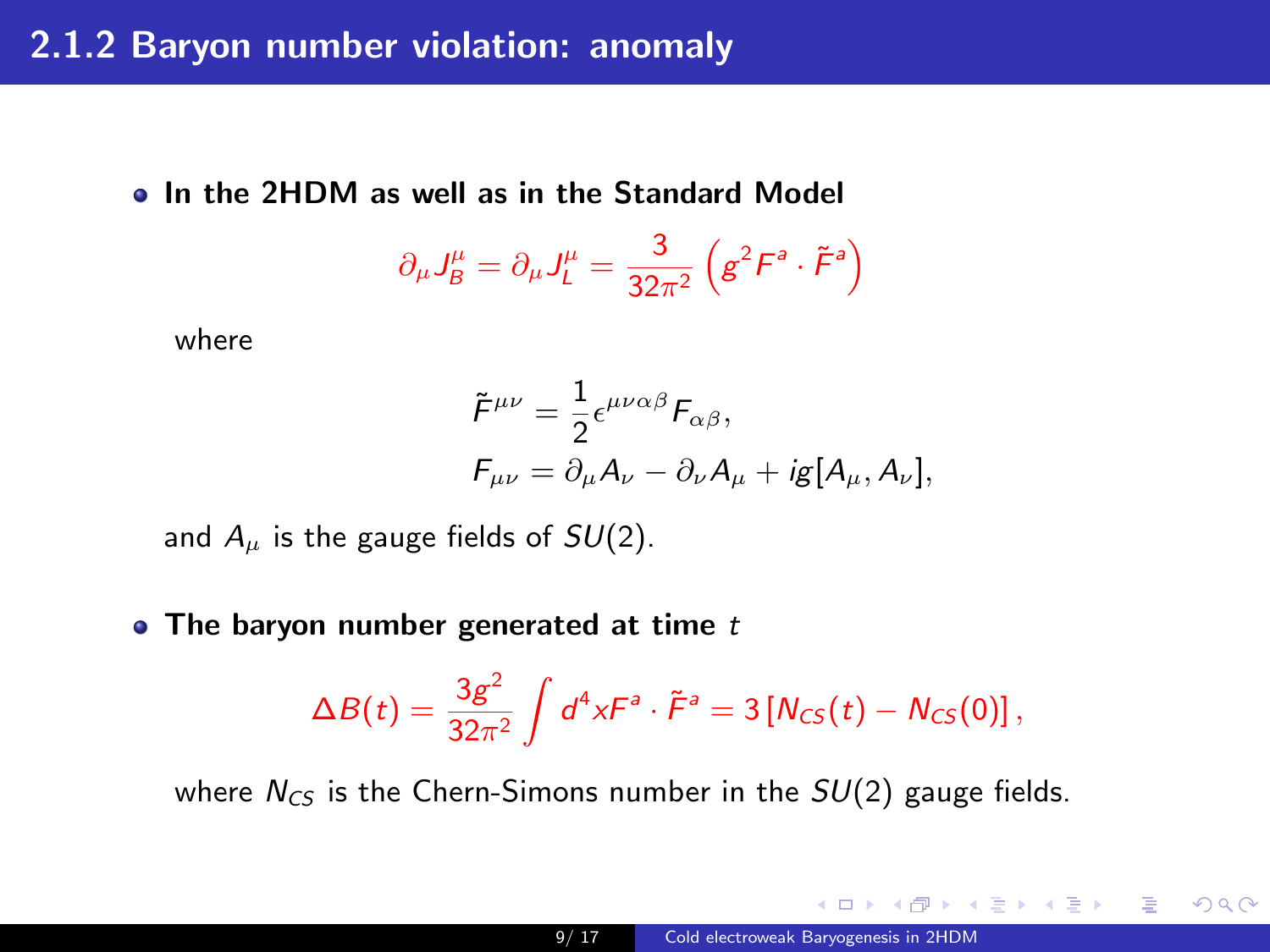#### **• The Higgs potential**

$$
V(\phi_1, \phi_2) = -\frac{1}{2} \mu_1^2 \phi_1^{\dagger} \phi_1 - \frac{1}{2} \mu_2^2 \phi_2^{\dagger} \phi_2 + \frac{1}{2} \lambda_1 (\phi_1^{\dagger} \phi_1)^2 + \frac{1}{2} \lambda_2 (\phi_2^{\dagger} \phi_2)^2 + \lambda_3 (\phi_1^{\dagger} \phi_1) (\phi_2^{\dagger} \phi_2) + \lambda_4 (\phi_1^{\dagger} \phi_2) (\phi_2^{\dagger} \phi_1) + \frac{1}{2} (\lambda_5 (\phi_1^{\dagger} \phi_2)^2 + \lambda_5^* (\phi_2^{\dagger} \phi_1)^2) - \frac{1}{2} (\mu_{12}^2 \phi_1^{\dagger} \phi_2 + \mu_{12}^2 \phi_2^{\dagger} \phi_1).
$$

The parameters  $\lambda_{1,2,3,4}$  and  $\mu^2_{11,22}$  are real and in general  $\lambda_5$  and  $\mu^2_{12}$  are complex.

• One CP violating phase

$$
\text{Im }\mu_{12}^2 = v_1v_2\text{Im }\lambda_5
$$

 $\leftarrow$   $\Box$ 

- K 클 ▶ K 클 ▶ - 클 - YO Q @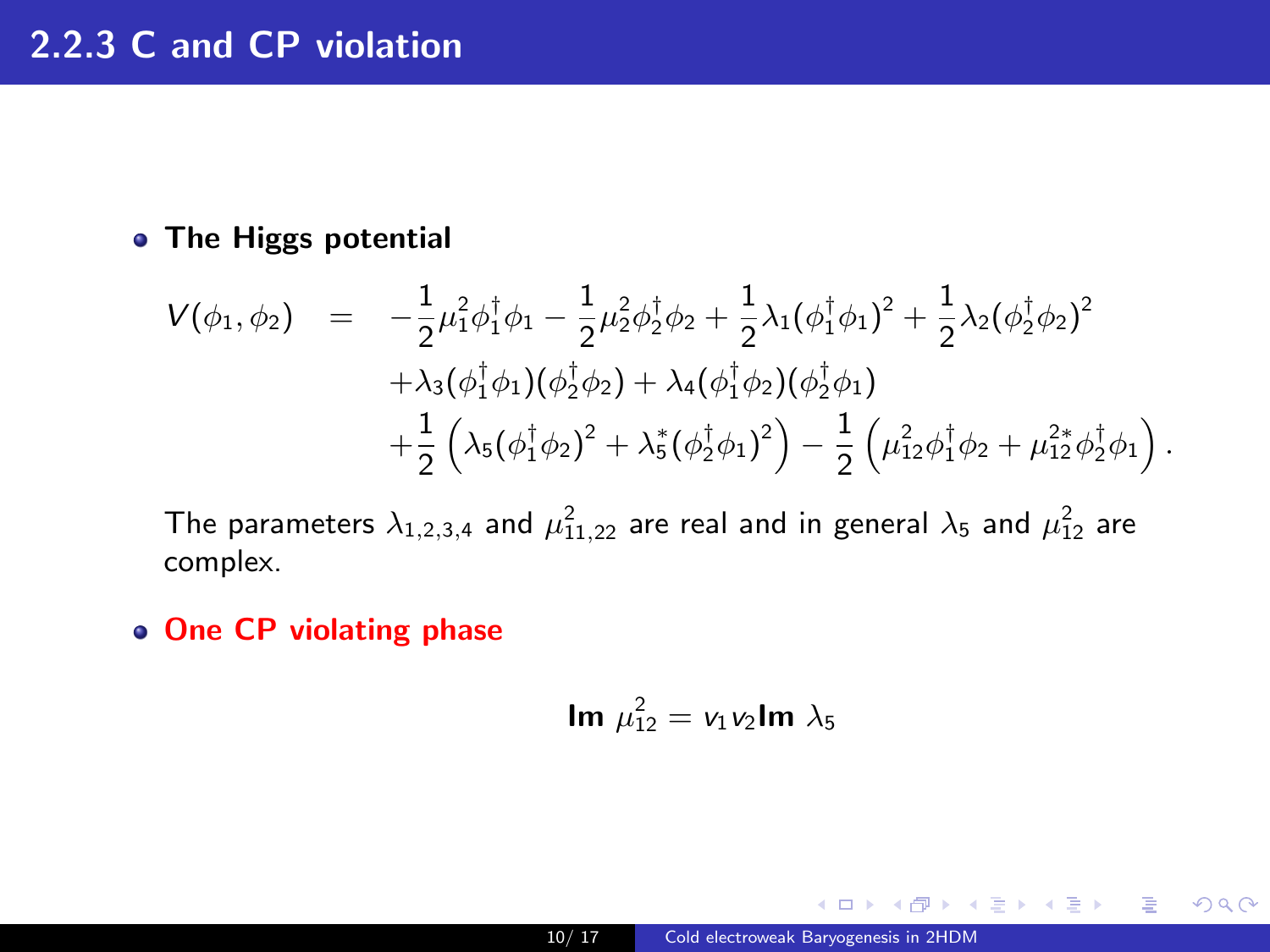## 2.2.4 Departure from thermal equilibrium: spinodal transition





- Initial field configuration( $t = t_i$ )
	- **1** Initially the potential is  $V(\phi_1, \phi_2)$
	- 2  $A^{\mu} = 0$
	- $\bullet$   $\phi_1 \simeq 0, \phi_2 \simeq 0$ : Monte Carlo
	- **4** Keep only spinodally unstable momentum modes: classical

$$
\phi_{a\vec{k}} \sim e^{\sqrt{\mu_a^2 - \vec{k}^2}}
$$

 $A \cap \overline{B} \rightarrow A \Rightarrow A \Rightarrow A$ 

E

- **6** Quantum fluctuations neglected
- EOM ⇒ latetime field configurations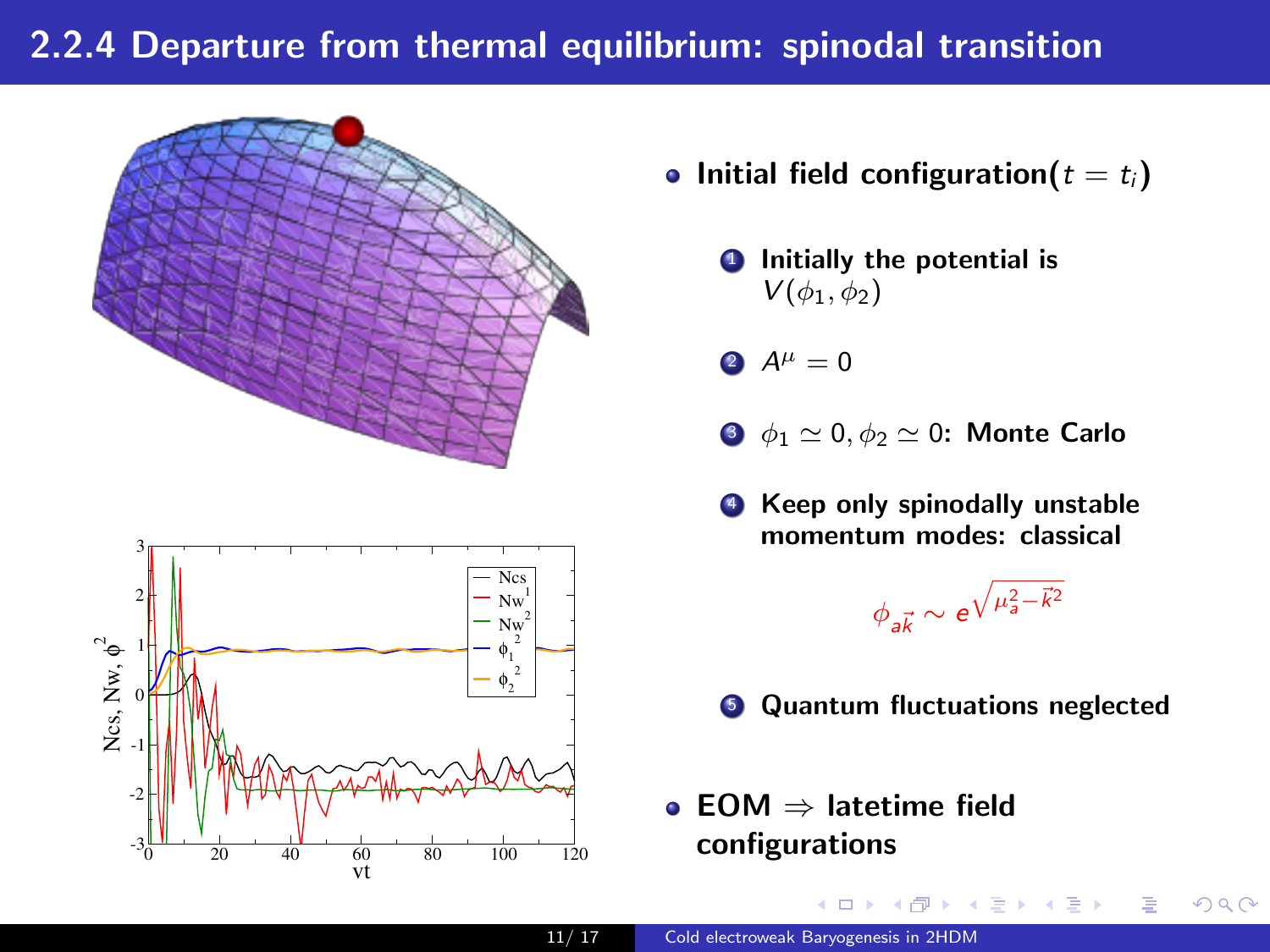### 2.2.5 Additional requirement: P violation

 $\bullet$  A P-violating term given by

$$
\mathcal{S}_{\text{C/P}} = \frac{\delta_{\text{C/P}}}{16\pi^2 m_W^2} i(\phi_1^\dagger \phi_2 - \phi_2^\dagger \phi_1) \; \text{Tr} \, \mathcal{F}_{\mu\nu} \tilde{\mathcal{F}}^{\mu\nu}
$$

Why? Otherwise



 $\Box$ 

 $2990$ 

Ε

澄後 メ君を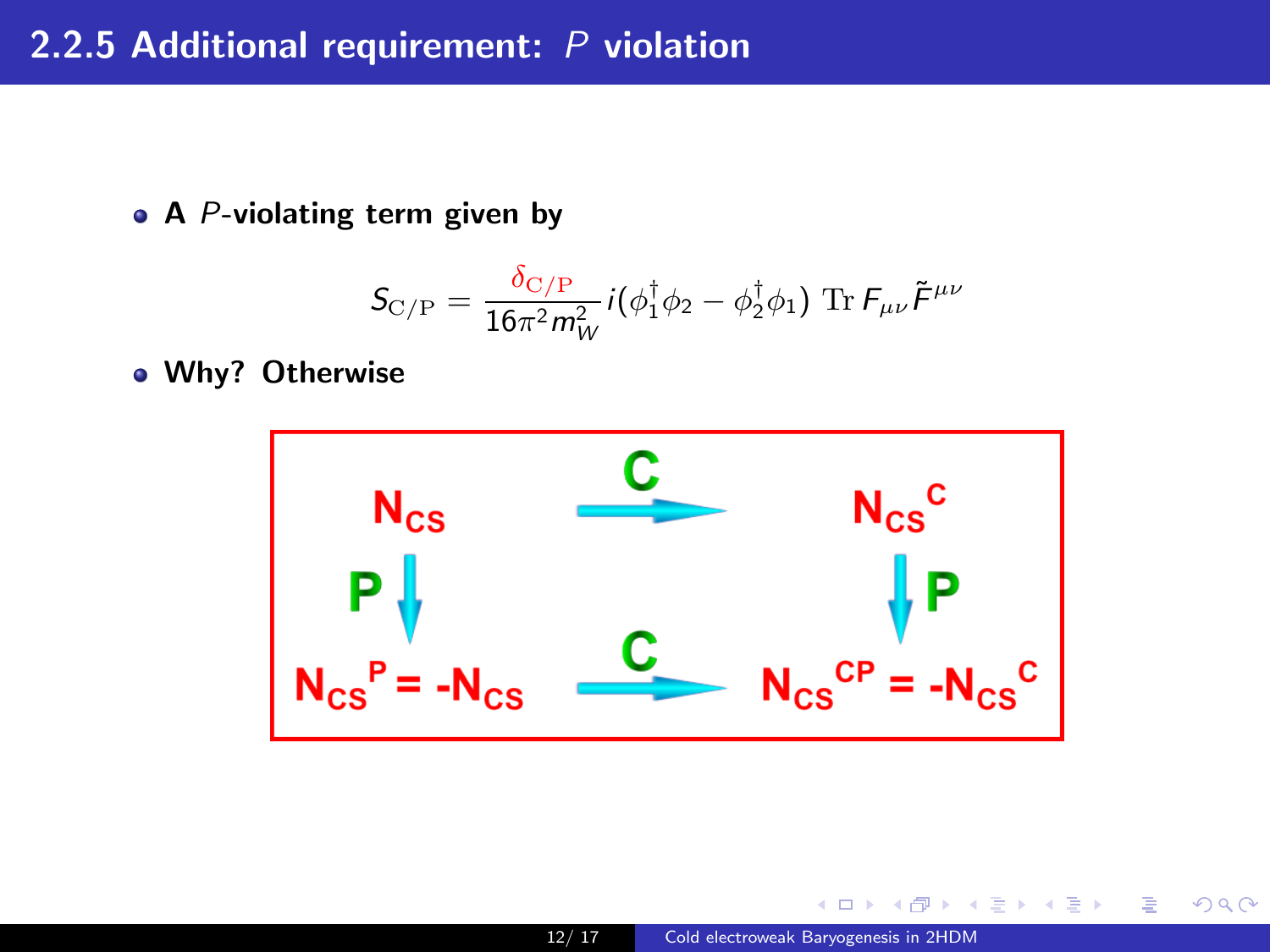#### **e** Parameters

 $\lambda_1 = 0.86175$ ,  $\lambda_2 = 2.36749$ ,  $\lambda_3 = 5.7886$ ,  $\lambda_4 = -3.5845$ ,  $\lambda_5 = 1.3774, \mu_{11}^2 = 34673, \quad \mu_{22}^2 = 120680, \quad \mu_{12}^2 = 13268 - i7763$ 

#### **• Correspond to**

Vacuum

$$
\theta = \theta_1 - \theta_2 = -1.39, v_1 = 220 \text{ GeV}, v_2 = 110 \text{ GeV}
$$

• Higgs' masses

 $(m_+, m_1, m_2, m_3) = (400, 125, 300, 350)$  GeV

個→ <ミ> <ミ> ニミーのA@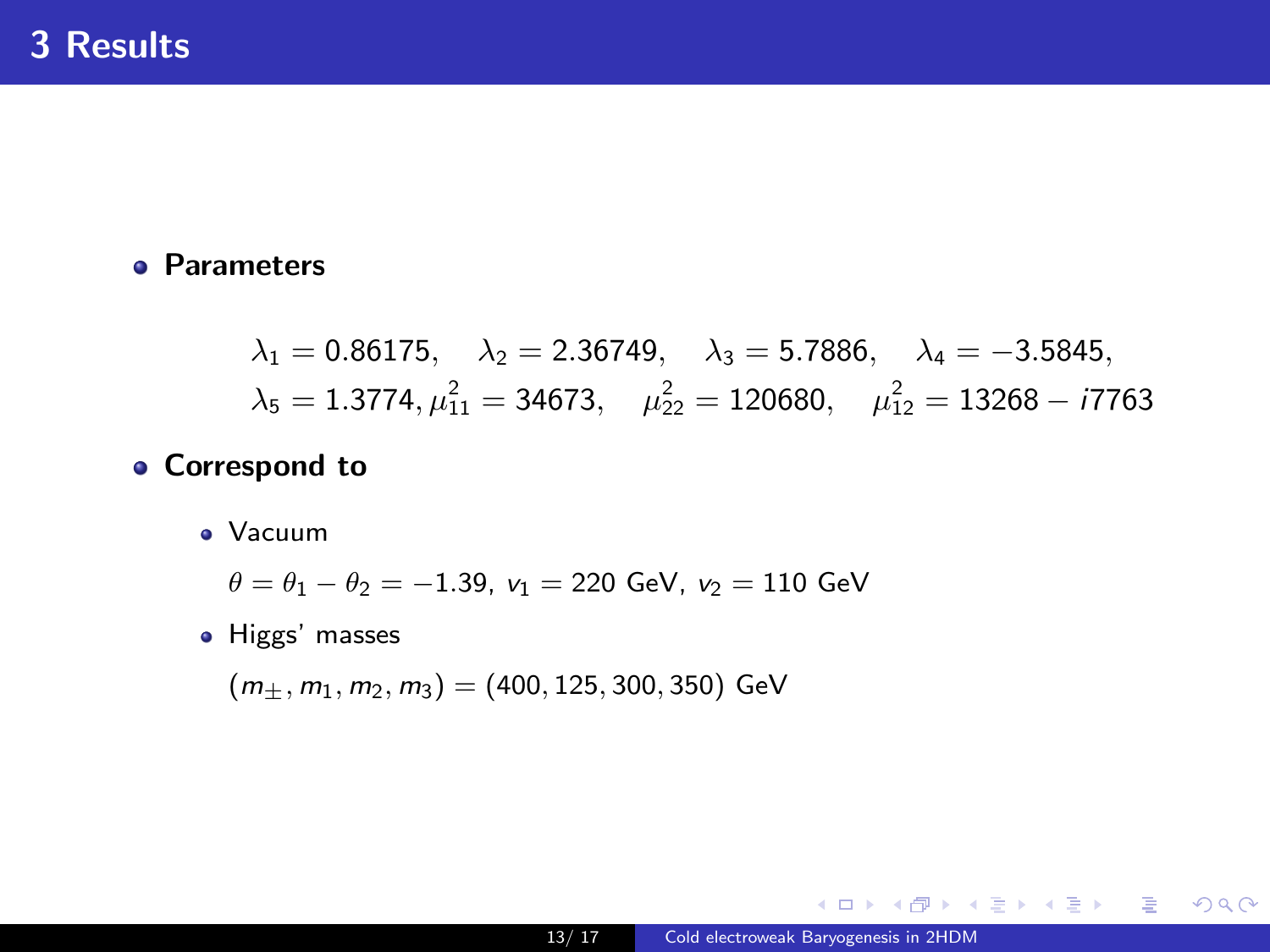Chern-Simons number and Higgs winding numbers



×.  $\Box$  검 > 'K 검 >

重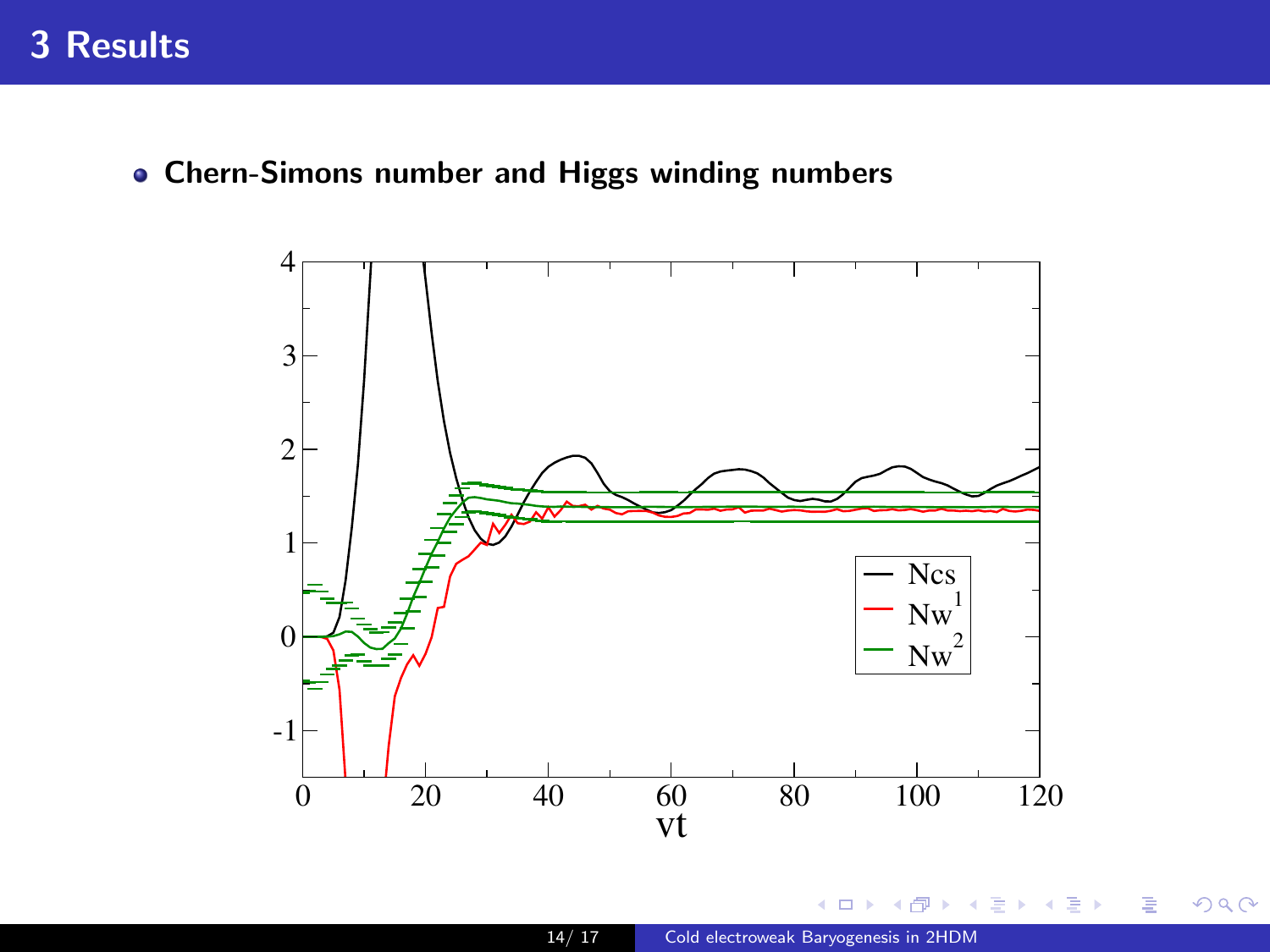# 3 Results

**•** Spinodal transition



 $\leftarrow$ 

高 × 검 > 'K 검 >

重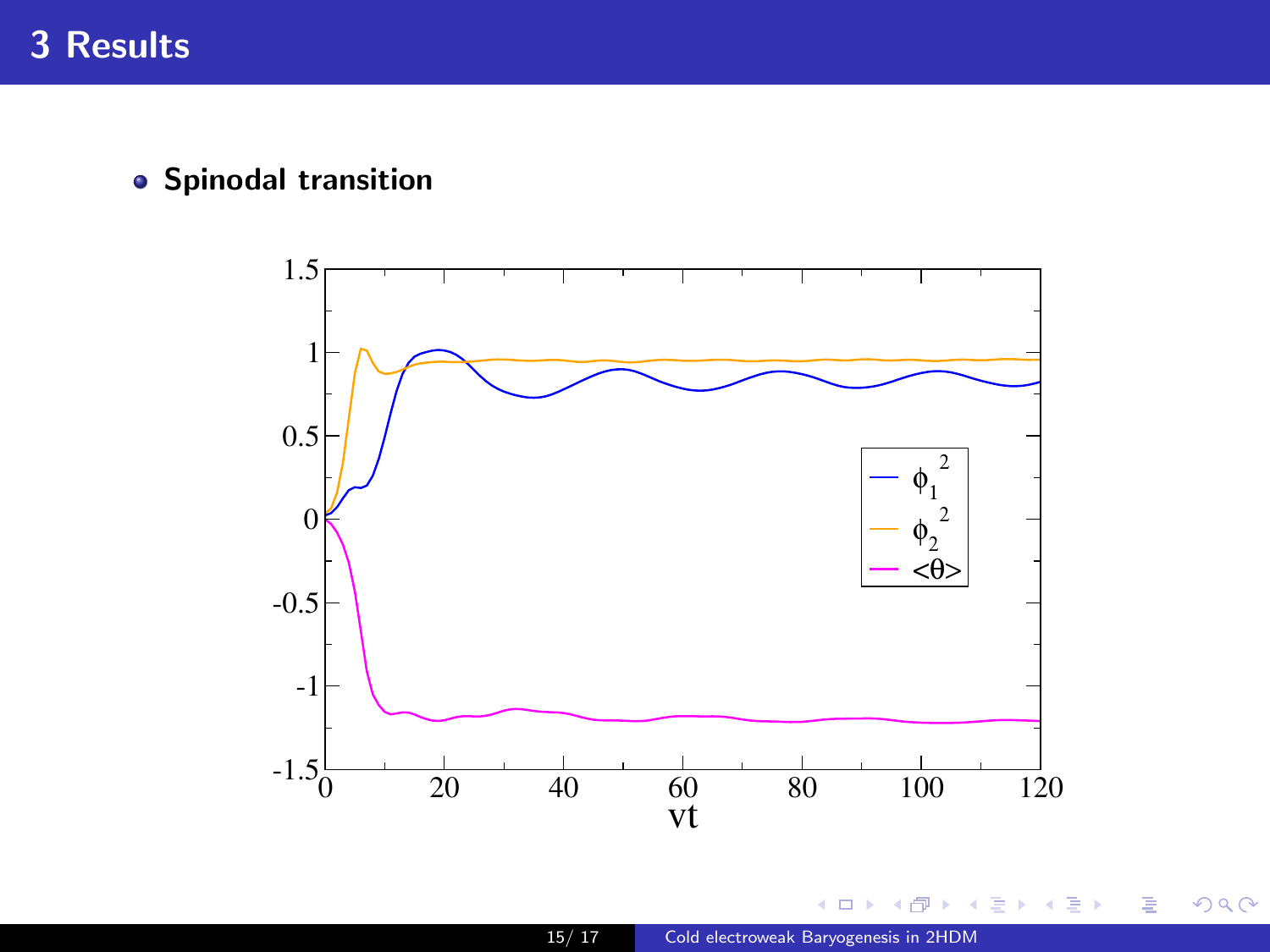# 3 Results

• Dependence of  $\delta_{C/P}$ 



The signs of  $\delta_{\mathcal{C}/\mathcal{P}}$  and  $\theta$  determine the sign of B.

• The value in confrontation with  $\eta$ 

$$
\delta_{C/P} = -(2 \text{ to } 3) \times 10^{-4}
$$

 $299$ 

活

- 세트 베

∍  $\rightarrow$